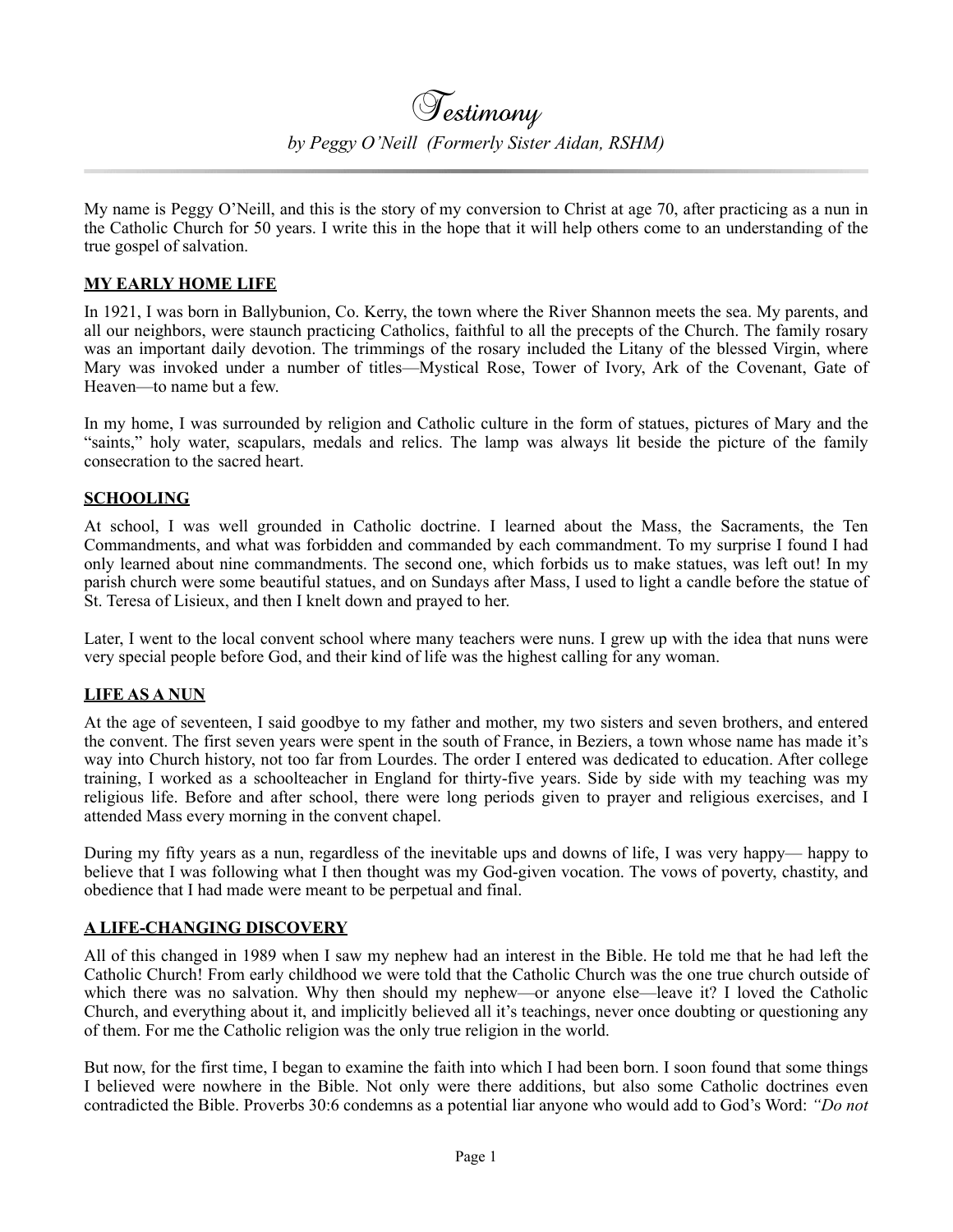*add to His words, lest He rebuke you, and you be found a liar"* (NKJV). To any who would contradict it, Romans 3:4 says: *"Let God be true but every man a liar."* Could this include the pope?

As time went on, I came to realize that the Catholic Church had a false gospel—one that is the exact opposite of the gospel revealed in the Bible.

The gospel is the basic, most important doctrine in the Bible, for in it God makes known the only way of salvation. Today there are thousands of false religions in the world and every religion (including Catholicism) has devised a different gospel. A church stands or falls by the gospel it preaches, and at the age of 70, I had no option but to leave the Catholic Church, which for so long I had greatly trusted.

# **GOD'S PLAN OF SALVATION**

God's plan was to send a Saviour, Jesus Christ, and through Christ's finished work at Calvary, God could offer salvation as a free gift to the whole world. The Roman Catholic plan of salvation is that God sent a saviour, but the salvation he brought was not complete, nor is it offered as a gift to us. Added to the work of Jesus must be what we do to save ourselves.

The difference between the true gospel and the gospel of Rome is shown by comparing Scripture with the written decrees of the council of Trent, which was held by the Catholic Church over five hundred years ago, and has not changed to this day.

From this we can see that the Catholic Church teaches that we have to work for salvation. In contrast, God's Word teaches that we do not work for salvation, but that heaven will be given to all who believe that Jesus has done all the work on their behalf.

As a Catholic I knew that Jesus was God who came to earth both as God and man to save us. I knew many facts about Jesus from reading the four Gospels, and thirteen of the fifteen mysteries of the Rosary gave a daily reminder of the major events in His life. I knew Jesus as a person, but I did not know Him as Saviour. I did not know the atoning and saving work He accomplished on my behalf. The Jesus I knew was a Saviour who left me to struggle all my life, trying to save myself by keeping the Commandments, Sacraments, prayers and penance. The more I did, or so I was taught, the better chance I had of going to heaven. I was in fact trying to do what Jesus had already done for me, hoping that in the end (with Mary's help and that of the Church) I would be good enough to make it. I did not know that the Bible tells us: *"Not by works of righteousness which we have done, but according to His mercy He saved us, through the washing of regeneration and renewing of the Holy Spirit"* (Titus 3:5).

### All our good works fall short of God's standard.

*"But we are all like an unclean thing, and all our righteousnesses are like filthy rags"* (Isaiah 64:6). God's standard is perfection; God's standard is Jesus Christ. For us to meet God's standard by our own working is humanly impossible, but the good news of the gospel is this: what God requires, God has provided. On the cross our sins were put to the account of Jesus, and His perfection was put to our account—His righteousness in exchange for our sins. At the moment we believe this awesome truth, God no longer sees our sin; He sees us clothed in the righteousness of God. At that moment we are also saved with a salvation we can never lose.

After 50 years of serving as a nun in the Catholic Church I came to this profound realization, and put my whole faith and trust in the saving work of Christ. For me there is only one Saviour and one Mediator, the Lord Jesus Christ (see 1 Tim. 2:5).

I thank God my Father who loved me so much that He sent His only beloved Son, Jesus, to save me. I thank Him, my dear Redeemer, who even now is inter- ceding for me as my High Priest, and who will soon return to take me home to heaven for all eternity.

### **A PERSONAL APPEAL**

If you want to know complete forgiveness, you must abandon all other means and mediators, and put your trust in Christ alone. When you do that, He will give you a peace and joy that this world does not know. Your life will have new meaning and new direction. And by the power of the Holy Spirit you will be able to live a godly life.